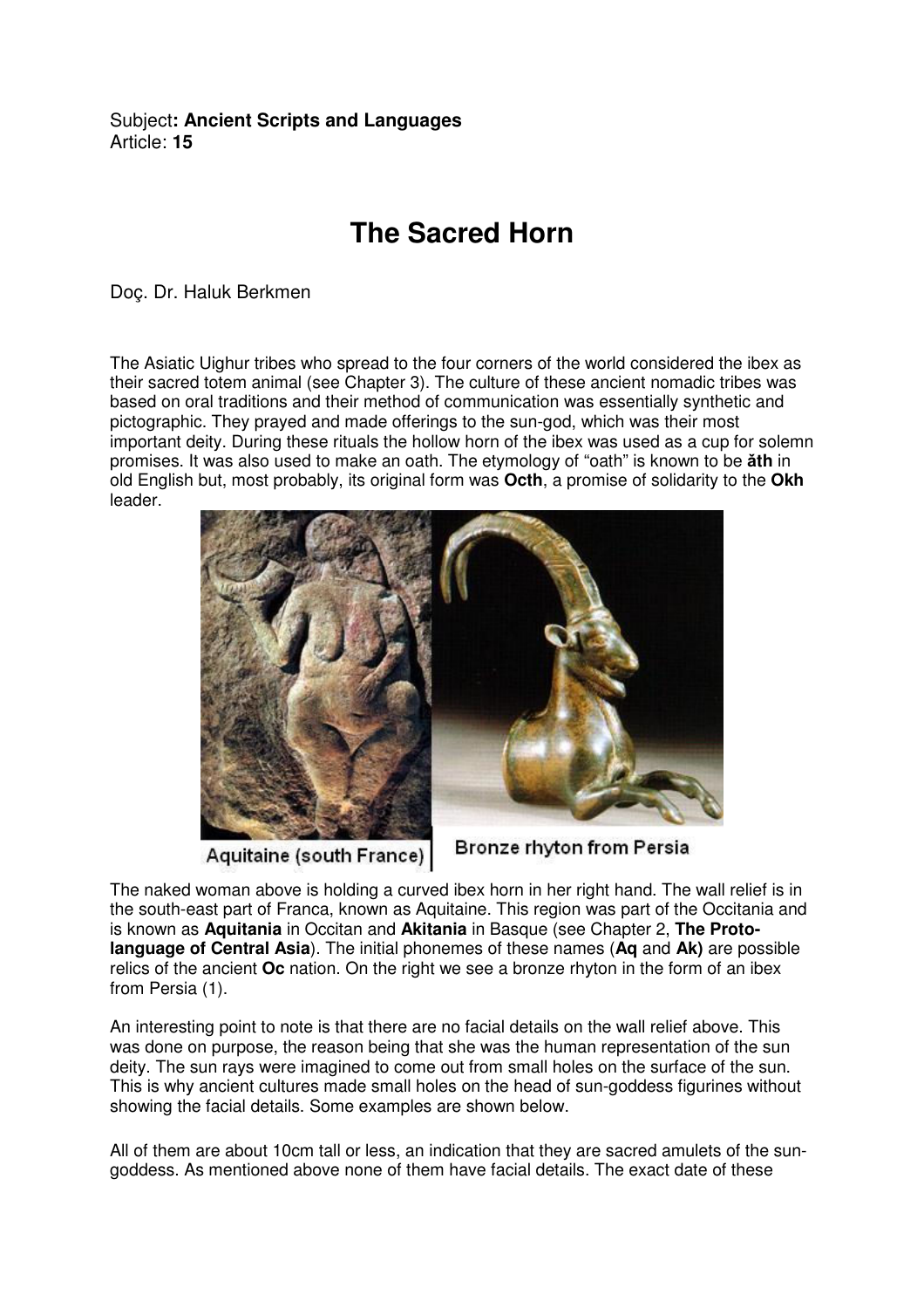amulets is not precisely determined but they are estimated to be minimum 5,000 years or more ancient. Since most of these mother goddesses were found in the north of the Black Sea (within present Russia and Ukraine) and Central Europe, we can safely guess that the sun cult originated from central Asia where ibexes and shaman woman were considered as



representation of the sun deity (2).

**1.** Gagarino (Ukraine), **2.** Lespuges (France), **3.** Kostenki (Russia), **4.** Willendorf (Austria), **5.** Kostenki (Russia).

Another strong indication about the origin of the sacred horn is obtained when the ancient rhytons are investigated. Some examples of rhytons are shown below. We see that not only the horned animals but also lions and horses were considered to be sacred (3).



Horses had a special place in the culture of Asiatic nomadic tribes. Horses were the main vehicle of transport and a person without a horse was not considered to be important. An ancient Turkish saying can be translated as: "The one without a horse cannot have a name". The original form of this sentence has the rhyming words "**at**" (horse) and "**ad**" (name). I have